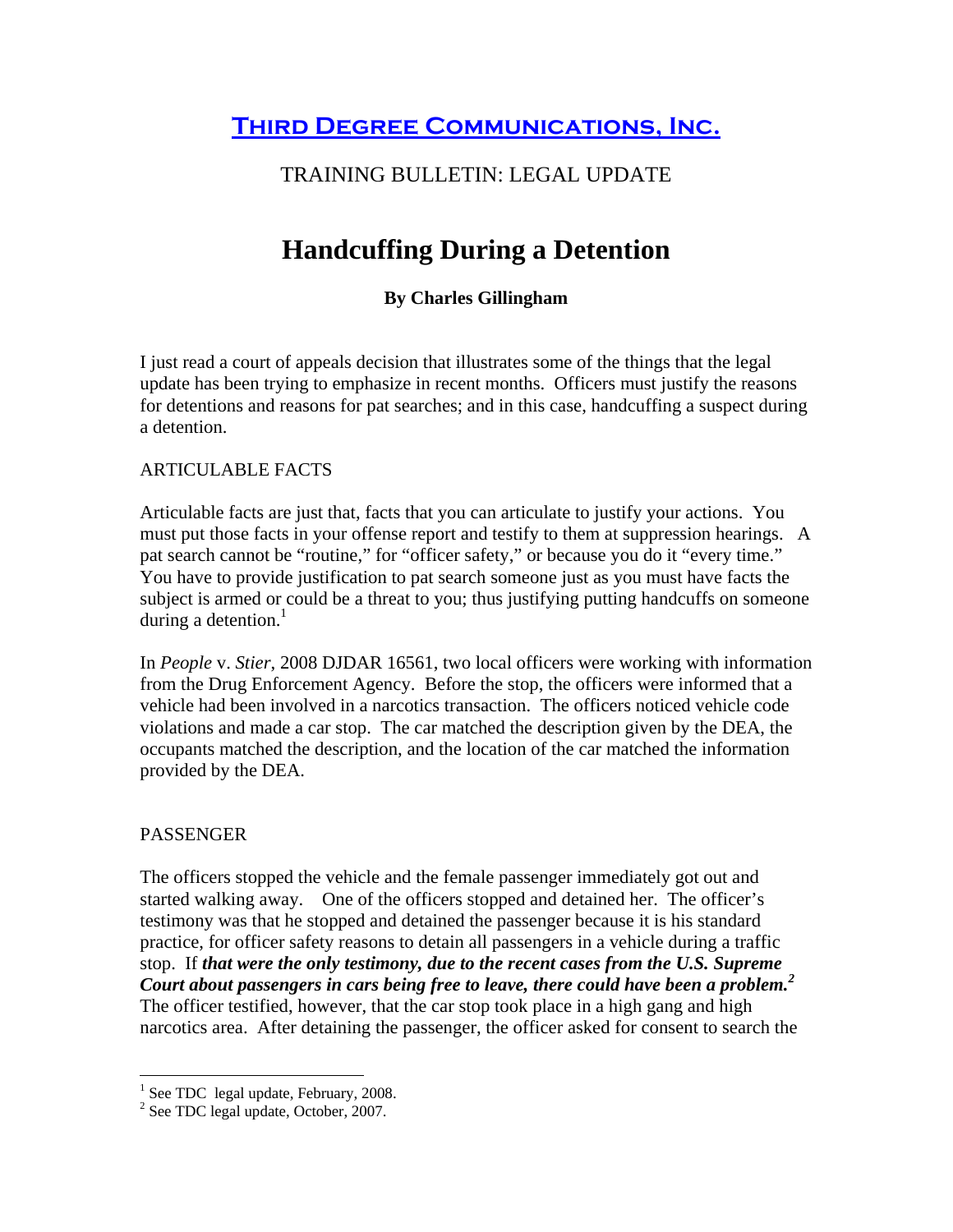female. The female told the officer she had narcotics in her pockets. The officer relayed this information to his partner. *So far, so good*.

The other officer approached the driver and while so doing was told of the narcotics found on the passenger. This officer asked the driver to get out of the car. The officer testified that the driver was "very docile," "very cooperative," "very mellow," "very polite," "very easygoing," and "did not appear nervous at all." When the driver got out of the car, the officer was taken aback by the defendant being 6'6" tall. The officer is 6'1" or 6'2". The officer testified that he felt "uncomfortable" with the defendant's height and because he knew narcotics users and dealers sometimes carry weapons, he placed the defendant in handcuffs. *The court of appeals goes to great lengths to emphasize that at the time the officer placed the defendant in handcuffs there were no specific articulable facts to suggest that the defendant was armed or a threat to the officer.*

Circumstances in which handcuffing has been determined to be reasonably necessary for the detention of a suspect include the following:

- 1. the suspect is uncooperative;
- 2. the officer has information that the suspect is currently armed;
- 3. the officer has information the suspect is about to commit a violent crime;
- 4. the detention closely follows a violent crime by a person matching the suspect's description and/or vehicle;
- 5. the suspect acts in a manner raising a reasonable possibility of danger or flight;
- 6. the suspects outnumber the officers;

The officer did not testify that the suspect posed a present safety or flight risk at the time he was handcuffed. Further, although it was a narcotics investigation, the officer testified that he did not believe that the suspect possessed narcotics. Instead, the officer handcuffed the suspect because there was a height difference between the officer and the suspect. There was NO testimony that the officer was concerned about the relative bulk or size of the suspect, as the suspect was thin.

The court stated that height may be an appropriate consideration in determining whether a suspect poses a safety or flight risk---**but height by itself is not sufficient.** 

#### WHAT TO TAKE AWAY FROM THIS CASE

The court was quite clear that the officer had cause to pat search this suspect. The court emphasized that with the demeanor of the suspect, the lack of concern that the suspect was armed or a threat to the officer the officer had no cause to put handcuffs on the suspect. The court made clear that the officer could and should have pat searched the suspect BEFORE handcuffing the suspect. Had that occurred, the methamphetamine found on the suspect would not have been suppressed and his conviction not been reversed.